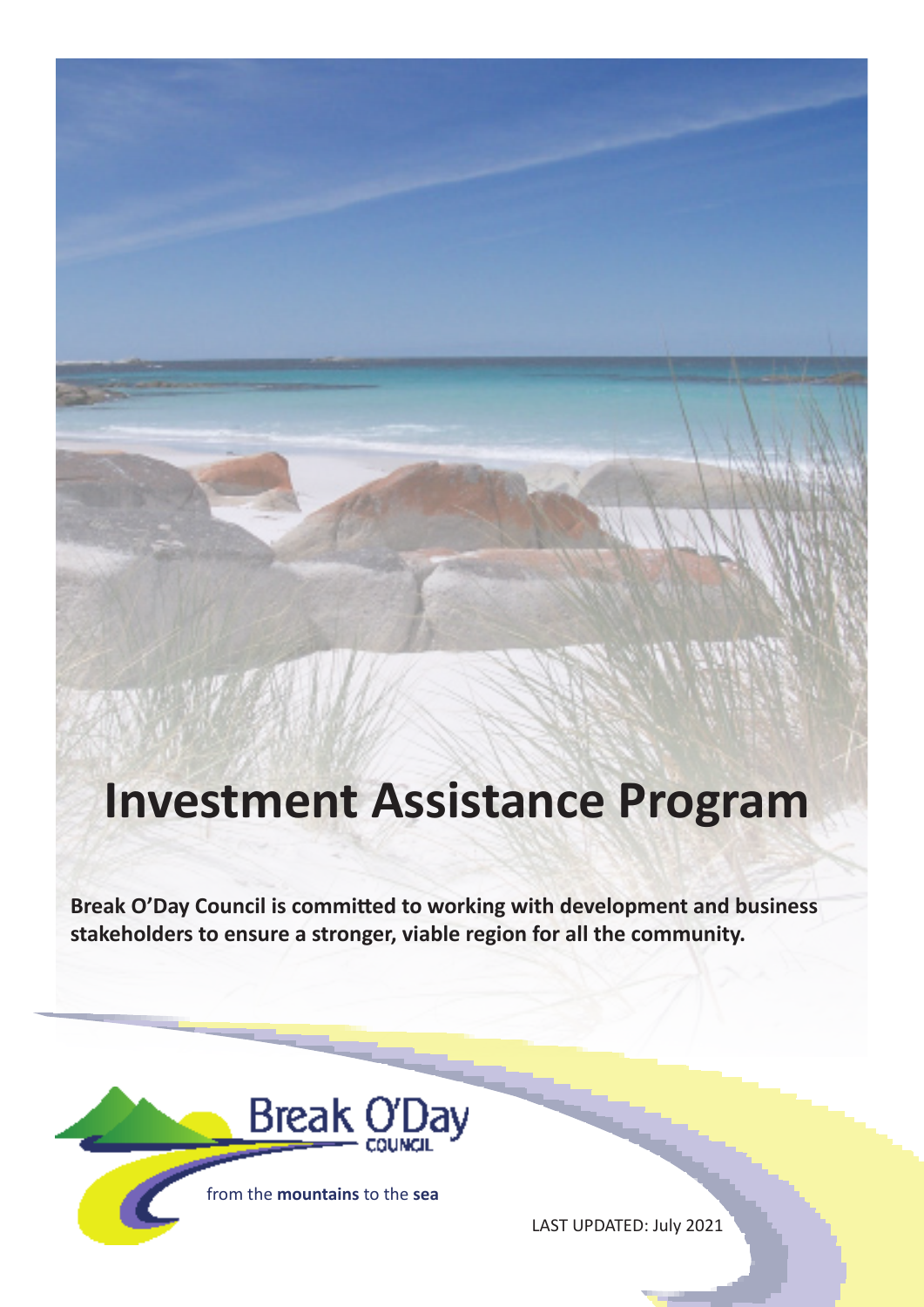

# **Open for Business**

Located on Tasmania's North East coast, the Break O'Day area is a popular tourist destination for locals, mainlanders and internationals alike.

Some come to experience the breath-taking coastal scenery made iconic by the Bay of Fires, while others head to the hills, to experience the thrilling Blue Derby Mountain Bike Trails or see some of Tasmania's pristine wilderness.

The region has a wide spread and diverse population of 6500 which nearly triples during the summer months. St Helens is the major township in the area and a coastal port, once providing a thriving fishing industry. Today the area is still a producer of Oysters with a healthy fishing trade including Game fishing which continues to grow with the increasing presence of Tuna, Marlin and Broadbill swordfish in the area.

The region also boasts a significant agricultural sector that produces award winning cheeses; Pyengana Dairy and Fowlers Cheese, as well as a healthy Lamb and Beef industry.

The town of St Helens offers a hospital with State Government plans already underway to build a new facility to the tune of \$9 million as well as a medical centre, newly built stadium and sporting complex, Business Enterprise Centre, Post Office, retirement facility, Trade Training Centre and District High School with grades from kindergarten to grade 12.

The nearby township of St Marys offers another district High school and Medical Centre. St Marys is a township of great artistic talent and features a regular handmade Stable Market, Cranks and Tinkers Museum and numerous retail outlets fostering arts and crafts.

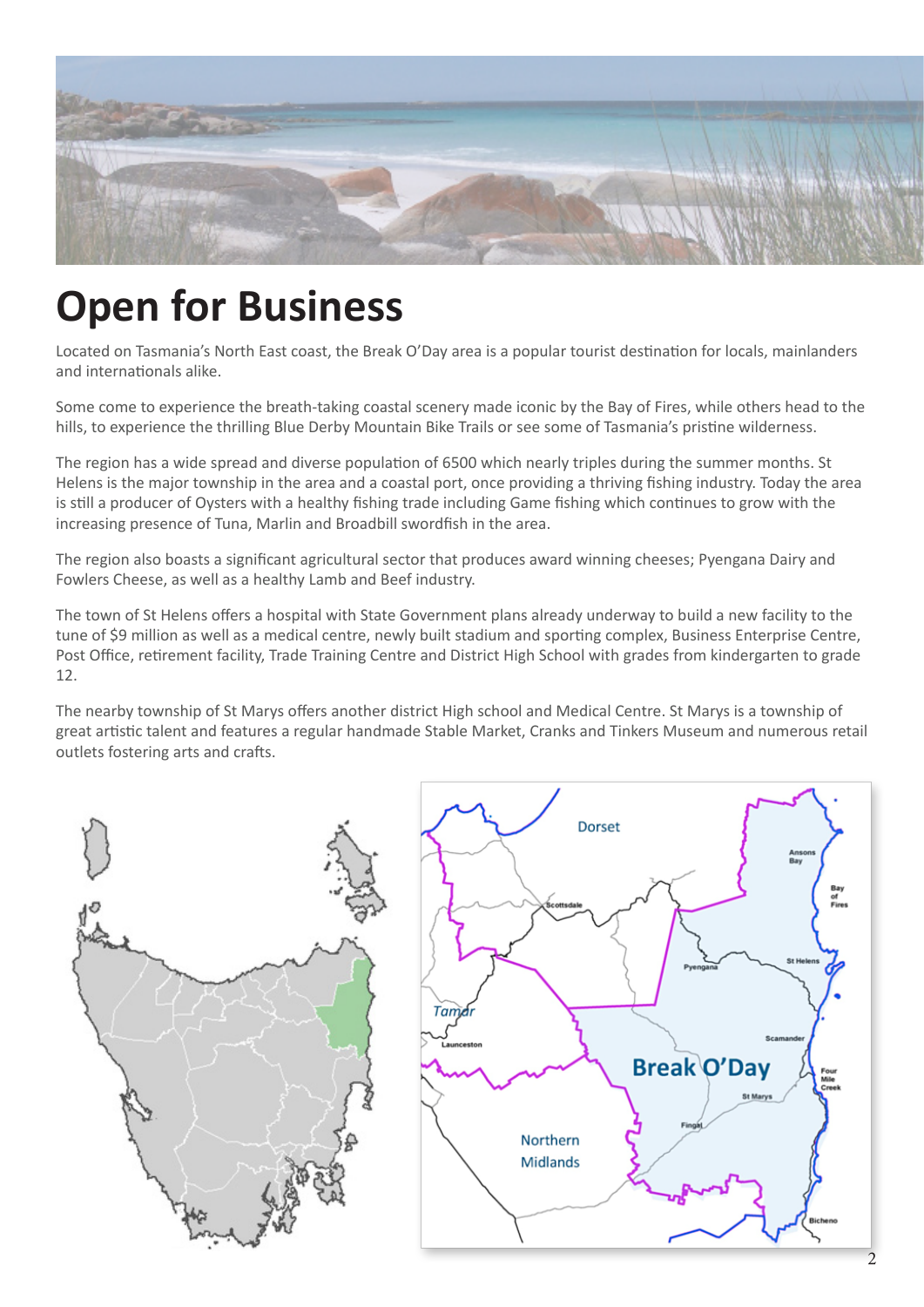

The recently promoted tourist venture, the Great Eastern Drive passes through St Marys, St Helens to the Bay Of Fires and has provided an increase in tourism traffic to our area. According to the Tourism Tasmania Visitor Information Survey from January 2015 to December 2015 St Marys has experienced increased visitation of 24.8% and St Helens, a 45.8% increase.

The implementation of the Blue Derby Mountain Bike Trails located in our municipality and the neighboring Dorset Municipality, has also contributed to increased visitation with the trails attracting more than a 30 per cent increase in mountain bike riders to the region. Future developments by the Break O'Day Council are aimed at fostering the area's reputation for Adventure Tourism and based on the success of the trails, Break O'Day Council believes now is the time for developers to invest.

The Break O'Day Council welcomes business investment in its municipality and will provide discretionary support to businesses seeking to invest in the region. Eligible projects will typically be of a nature and scale of investment that will stimulate significant economic and community benefit.

The Break O'Day Community Stadium is a \$2.5million project with the council footing more than 60% of the total cost. The Stadium has already attracted State League Netball Games.

**The Break O'Day Region:**

- **• St Helens Experienced 45.8% tourism growth in the last 12 months**
- **• Experienced more than 30% visitor growth to the Blue Derby Mountain Bike Trails**
	- **• Has a \$9 million hospital development underway**
- **• Is part of the Great Eastern Drive Tourist Campaign currently targeting mainland markets**

**• Is home to the internationally acclaimed Bay Of Fires** 

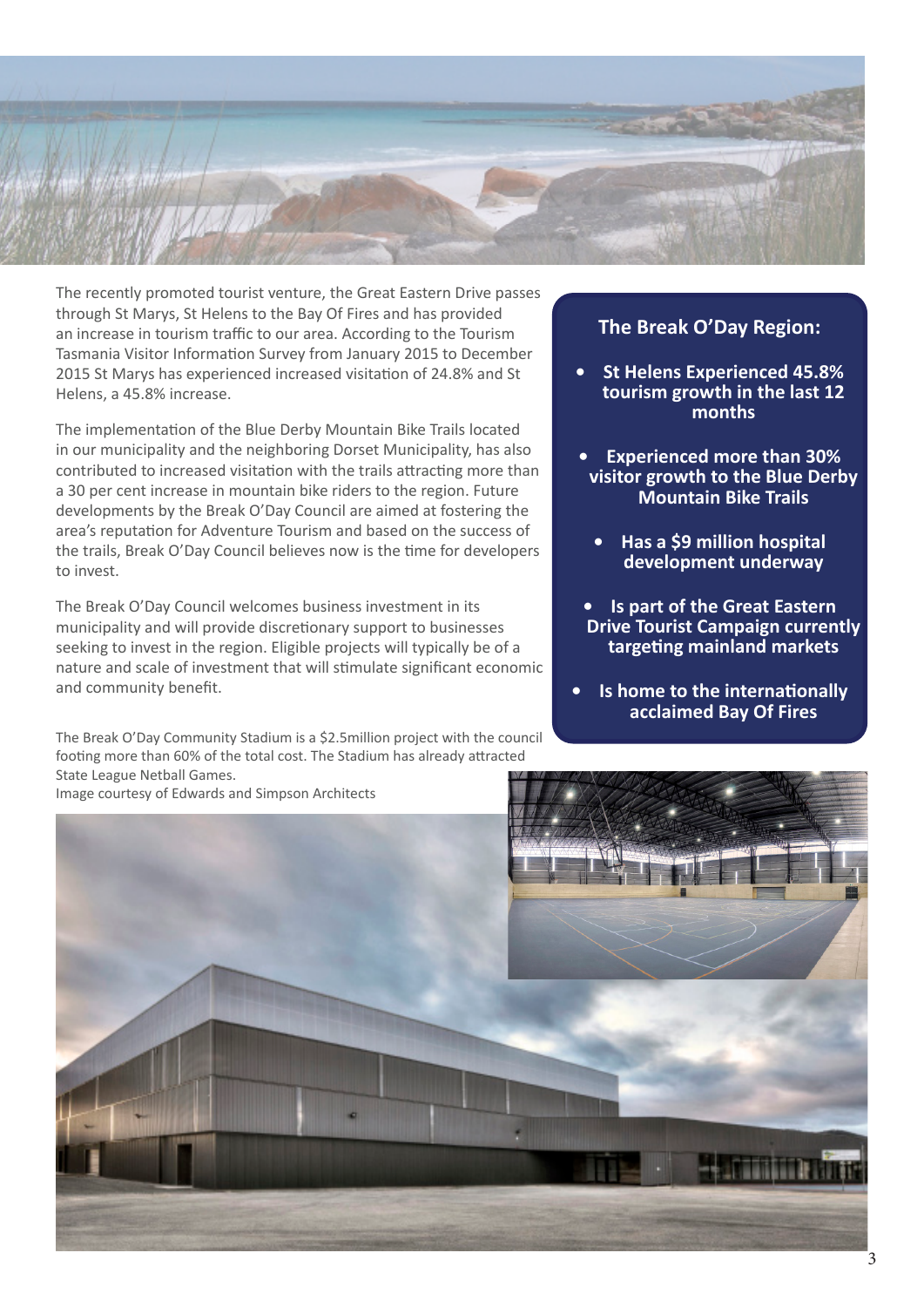

# **Opportunity knocks**

Embracing new innovations and opportunities for employment and growth are deliberate, strategic objectives of the Break O' Day Council.

With our region already considered a must see tourist destination thanks to the recognition by Lonely Planet of the Bay Of Fires, the Break O'Day Council is eager to assist any development or business project that seeks to foster and capitalise on this activity. Whether it be through accommodation, infrastructure, services or tourism ventures, we will work with you to ensure a mutually beneficial result for you, your partners and our community.

# **What you can expect**

The Break O'Day's business investment scheme provides a range of services including a Council appointed, dedicated Case Manager as well as in-kind and financial assistance for applicable investment proposals.

### **Our objectives**

- **• Create Jobs**
- **• Create value through construction and operations**
- **• Raise business confidence for additional investment.**
	- **• Generate growth in key strategic areas**
- **• Support other business growth**

The Case Manager will assist potential investors during the development phase of a project prior to any proposal to Council. The Case Manager will facilitate communication between Council Departments and stakeholders and navigate through the finer details to ensure your proposal is efficiently and effectively progressed. The Case Manager will expedite applications through Council's processes reducing red tape ensuring a quicker approval process.

Financial assistance is specifically intended to assist developments by offsetting various establishment/relocation costs. Projects aiming to attract assistance will be considered on a case by case basis by Council and will be in accordance with specific criteria identified on page 7.

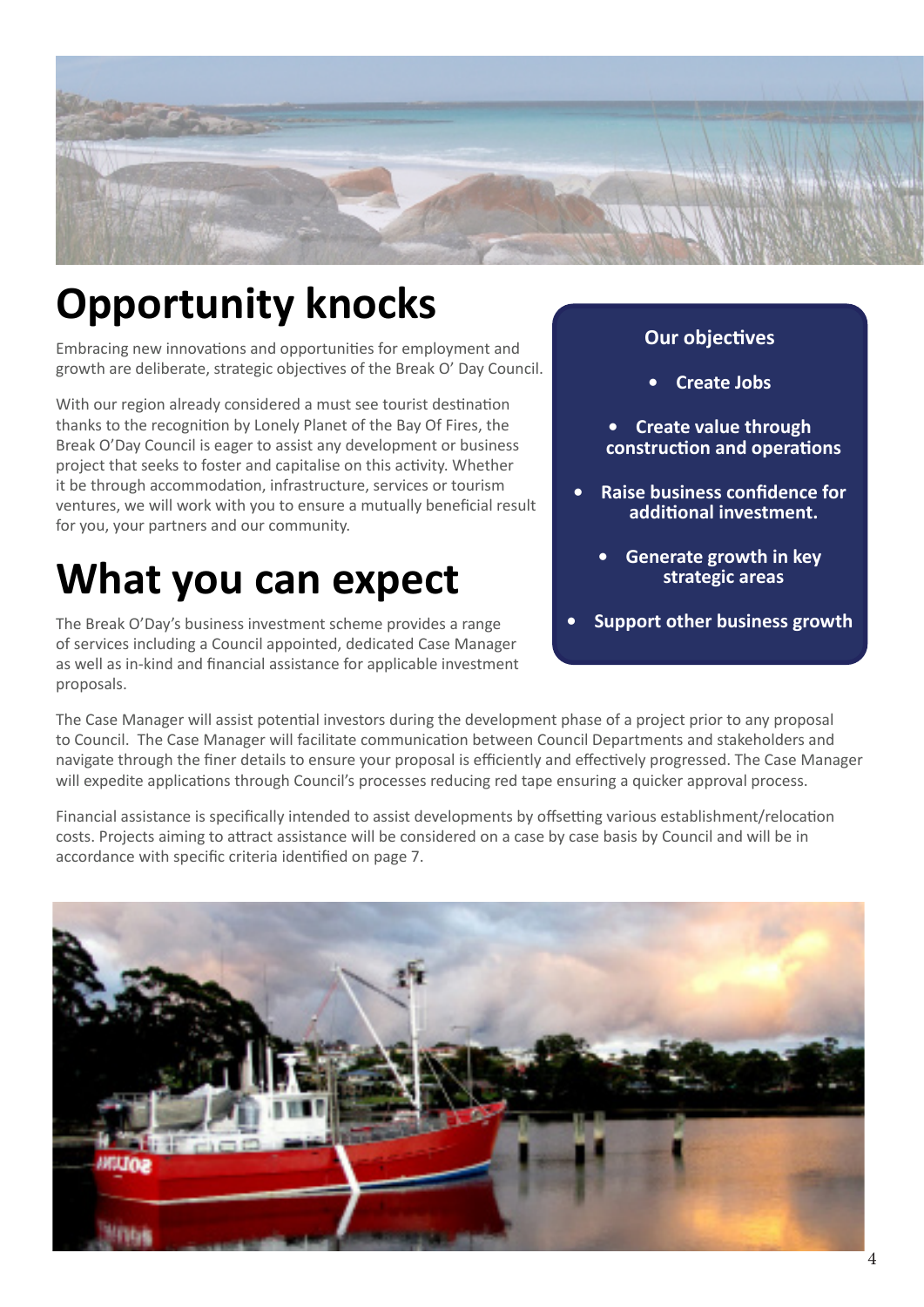

## **Investor assistance**

### **In-Kind Assistance**

| Provide specialist local<br>advice           | Assist with identifying potential investment opportunities.<br>Arrange site visits and meetings with key stakeholders and Government representatives.<br>Facilitate local introductions with key stakeholders as well as finding potential joint                              |
|----------------------------------------------|-------------------------------------------------------------------------------------------------------------------------------------------------------------------------------------------------------------------------------------------------------------------------------|
|                                              | ventures.<br>Work with State and Federal Government agencies to provide advice on investment<br>regulations.                                                                                                                                                                  |
| Facilitate and expedite<br>approvals process | Assist with arranging pre-lodgement meetings to provide clear guidance for the<br>development application process and more efficient development approvals<br>Navigation through red tape and ensure Council is provided with all information for a<br>rapid approval process |
| Assist with property<br>location             | Identify potential sites or buildings within the Break O'Day Municipality that fit with your<br>project brief.                                                                                                                                                                |
| Support business case<br>development         | Offer expert advice on the Municipality's industry capabilities and strengths.<br>Provide local economic and research data for project analysis and viability studies.                                                                                                        |
| <b>Funding Applications</b>                  | Assist with the application for potential funding sources.                                                                                                                                                                                                                    |

### **Financial Assistance**

Approved applicants can apply to receive direct financial assistance for significant projects that have been identified as having strategic economic impacts and benefit the broader community.

These projects will add diversity to the economy, support jobs and investment growth, grow the population in the Municipality, and overall be of net benefit to the Break O'Day Community.

Financial assistance cannot be applied retrospectively.

### **Financial assistance may take various forms such as:**

- Financial assistance for infrastructure
- Financial grants/loans for establishment
- Rates and application cost relief

All applications will be assessed on a case-by-case basis.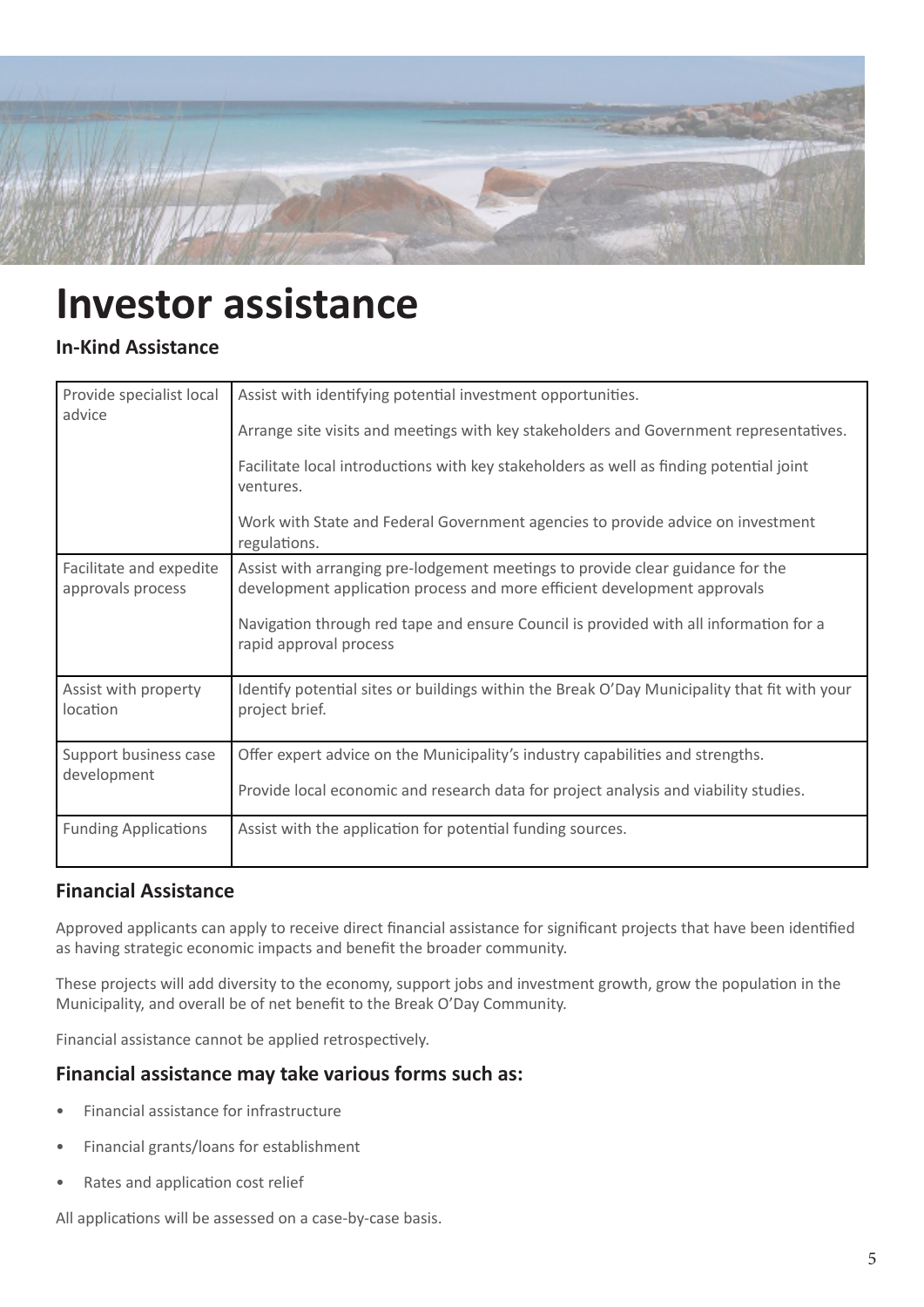

# **Eligibility**

### **Ineligible Applicants include:**

- Government departments or agencies.
- Government owned entities such as Government Business Enterprises.
- Regional development organisations.

### **Ineligible Projects**

The following projects will not be eligible to receive assistance:

- Planning, pre-planning or feasibility studies.
- Provision of working capital or funds to service financing arrangements
- A project that overlaps/falls within an obligation of a government department or agency, government owned entity or regional development organisation
- A project where the primary focus is property development by subdivision

### **Eligible Applicants will:**

- Be public or private companies with a registered ABN or ACN.
- Submit a comprehensive business/project plan that demonstrates a net economic and community benefit to the Break O'Day Municipality
- Demonstrate capacity to deliver the project
- Demonstrate environmental and cultural values have been assessed
- Be a not-for-profit organisation that will provide benefit to the community

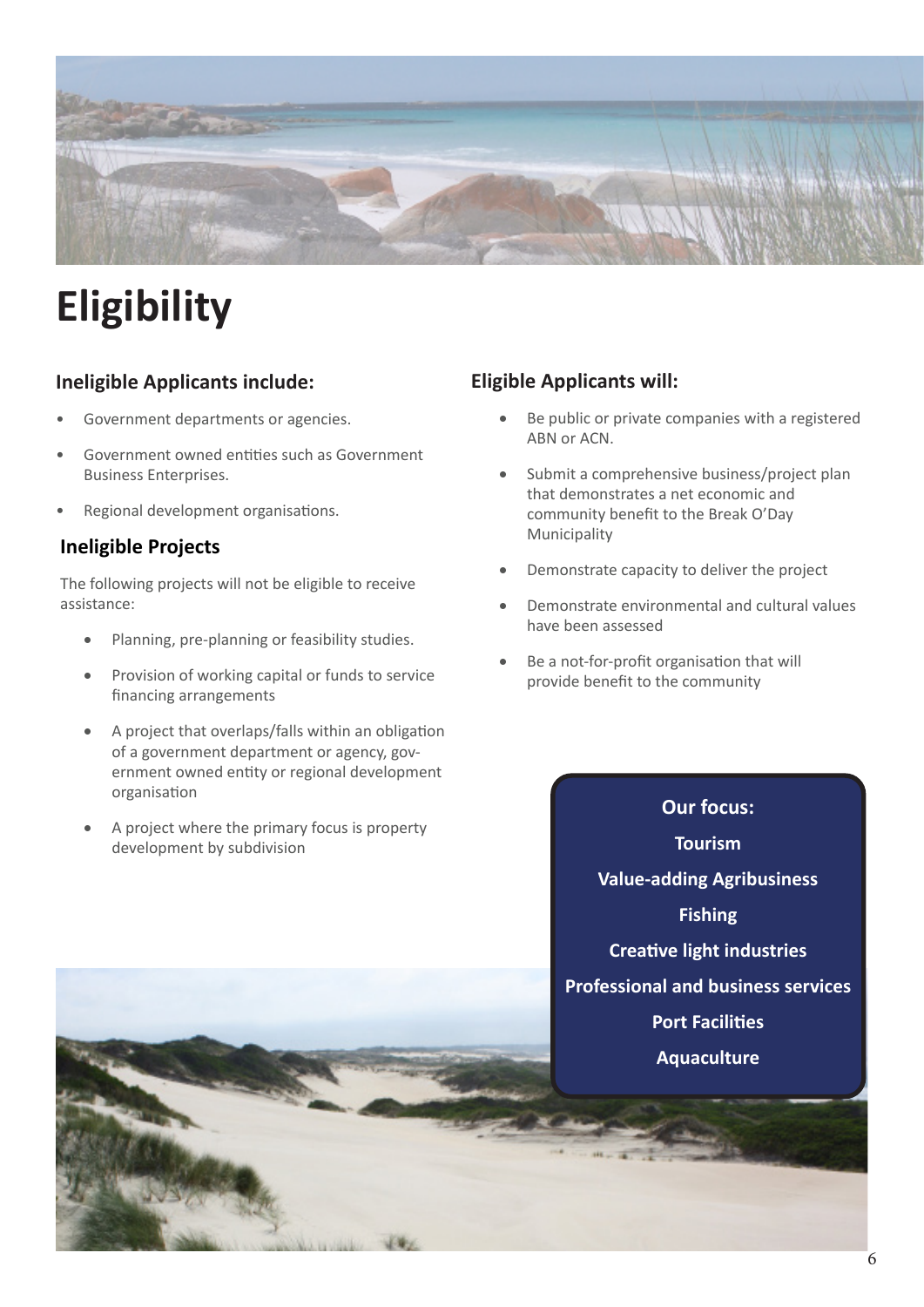

## **Assessment Criteria**

The Break O'Day Council will assess all projects and applicants to ensure capability and eligibility.

The criteria used in this assessment will include (but not be limited to):

- Net economic benefit to the Break O'Day area;
- On-going viability;
- The creation of sustainable job growth in the area;
- • Capital investment in the municipality

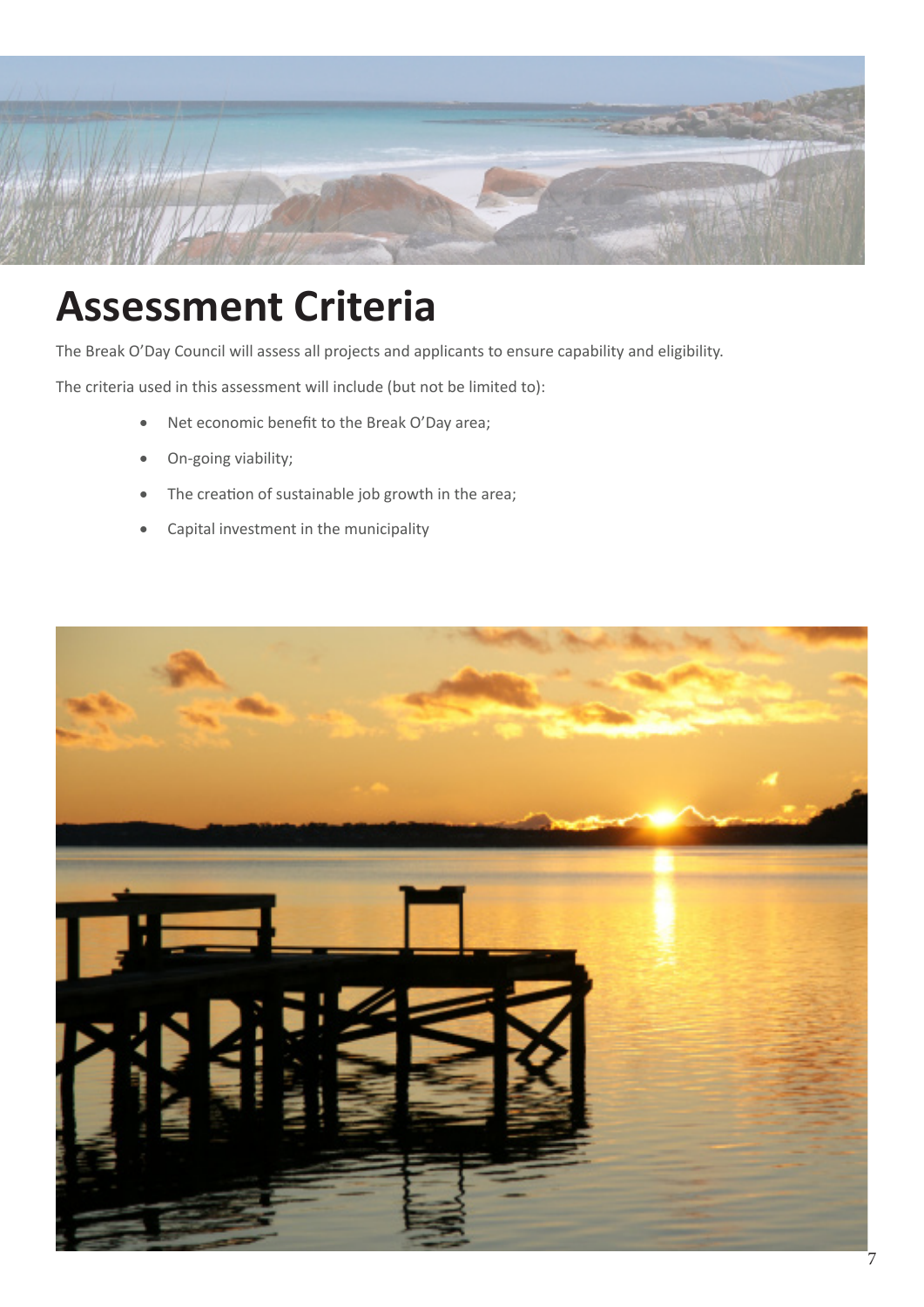

# **Application Process**

#### **1. Engage with the Break O'Day Council's Economic Development Officer**

Applicants are required to meet with the Economic Development Officer to ensure they meet eligibility requirements

#### **2. Complete Application Forms (Direct Financial Assistance only)**

Applicants are required to complete the Application form and provide supporting documents (see list of Supporting Documents)

#### **3. Formal Assessment**

Council will assess applications against the selection criteria and complete due diligence – including economic and financial analysis.

#### **4. Decision**

Once the assessment is completed applicants will be notified of the outcome.

The Economic Development Advisory Committee will meet with successful applicants to finalise terms and conditions.

#### **5. Acceptance**

Successful candidates will receive a letter of offer from Council which will outline the incentives offered, conditions, milestones

If the offer is accepted a Financial Assistance Agreement will be drawn up with detailed terms and conditions. This Agreement will be executed by all parties and becomes legally binding.

#### 7. P**ayments and Auditing**

The payment of assistance is through reimbursement of approved costs incurred. Financial reimbursement will be provided on project completion and on provision of evidence of expenditure.

An audit of the project will be completed to ensure the agreed milestones have been achieved.

**In-Kind support: Local advice Expedite approvals Site Research Feasibility study support**

**Financial support: Rate and fees relief Grants/Loans**